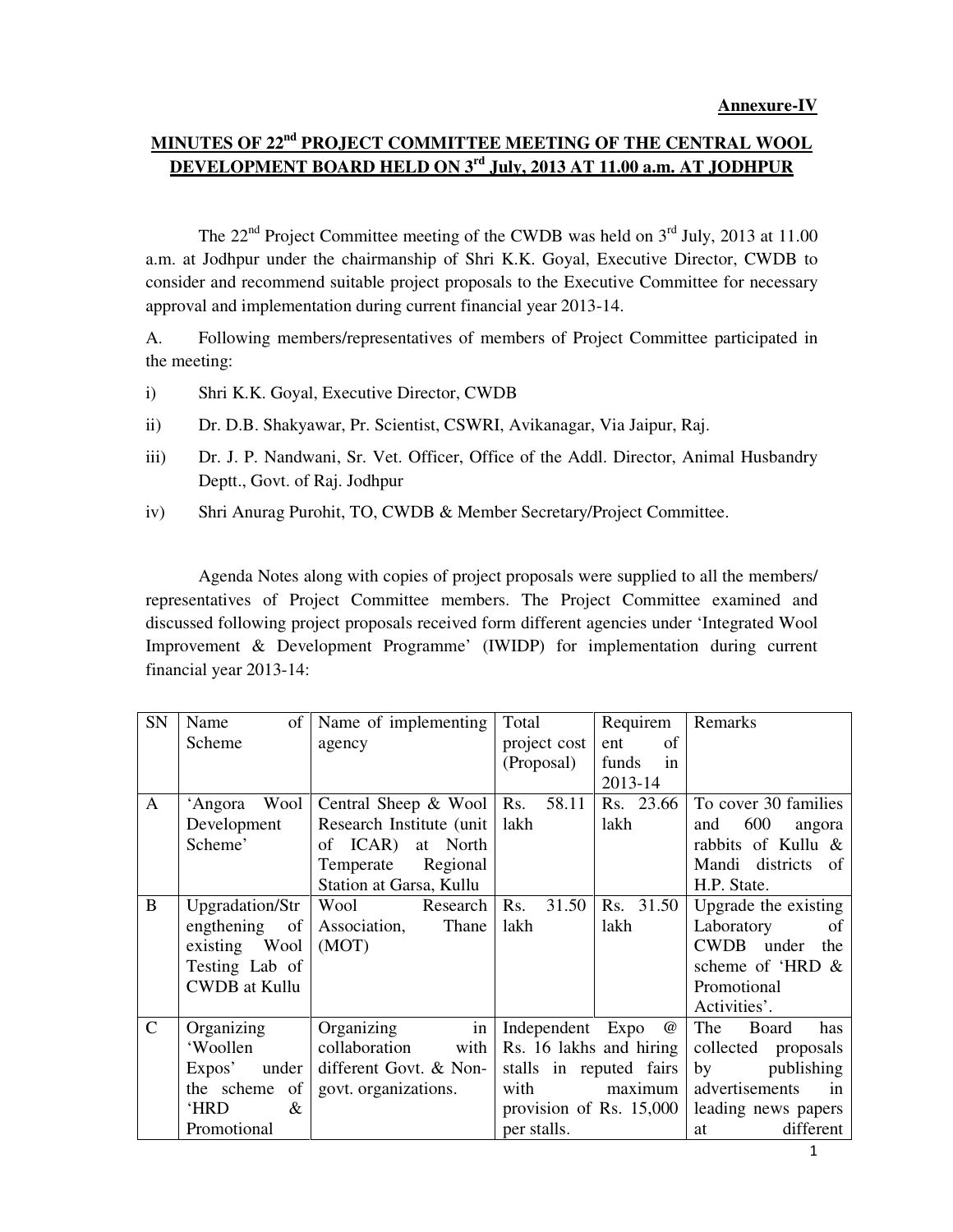|   | Activities'                                                                                                      |                                                                                                                                                                                           |                               |              | cities/<br>important<br>locations to organize<br>fairs<br>in<br>winter<br>seasons.                                                                                              |
|---|------------------------------------------------------------------------------------------------------------------|-------------------------------------------------------------------------------------------------------------------------------------------------------------------------------------------|-------------------------------|--------------|---------------------------------------------------------------------------------------------------------------------------------------------------------------------------------|
| D | R&D Project on<br>Development of<br>portable<br>intelligent wool<br>analyzer                                     | Central<br>Sheep<br>Research<br>Wool<br>Institute, Avikanagar,<br>Jaipur (Raj)                                                                                                            | and $\vert$ Rs. 25.52<br>lakh | 36<br>Months | The Board has<br>received positive<br>comments from IIT,<br>New Delhi as per<br>decision of last<br>meeting of $20th PC$ .                                                      |
| E | To<br>support<br>WRA<br>to<br>develop<br>the<br>institution<br>as<br>of<br>'Centre<br>Excellence<br>for<br>Wool' | Wool<br>Research  <br>Association, Thane to<br>meet global standard<br>and to make it an<br>institution<br>of<br>international<br>competence with full-<br>fledged<br>modern<br>facility. | Rs. 610<br>lakh               |              | Under $12th$ Plan<br>scheme (HRD &<br>Promotional<br>Activity) a provision<br>of Rs. 600 lakh has<br>made for WRA to<br>develop this<br>institution as Centre<br>of Excellence. |

# **A. Name of Scheme : Angora Wool Development Scheme**

- Implementing Agency : Central Sheep & Wool Research Institute (an unit of ICAR) at North Temperate Regional Station at Garsa, Kullu.
- Component : Establishment of Mini Angora Rabbit Farm to cover 30 families and distribution of 600 angora rabbits in Mandi & Kullu districts of HP State with total project cost of Rs. 58.113 lakhs for 3 years period.

| Sr.<br>No.    | <b>Activity</b>                                                                                                                                           | Per family<br>cost (for<br>total 20<br>rabbits)<br>1 <sup>st</sup> Year | Per<br>family<br>cost<br>$2nd$ year | Per<br>family<br>cost<br>$3rd$ year | <b>Total cost</b><br>for one<br>family of<br>20 rabbits | <b>Total cost for 30</b><br>families (3)<br>projects) $\& 600$<br>rabbits for 3<br>years period. |
|---------------|-----------------------------------------------------------------------------------------------------------------------------------------------------------|-------------------------------------------------------------------------|-------------------------------------|-------------------------------------|---------------------------------------------------------|--------------------------------------------------------------------------------------------------|
| I             | <b>Establishment of Mini Angora</b>                                                                                                                       |                                                                         | A                                   |                                     |                                                         |                                                                                                  |
|               | <b>Rabbit Farm</b>                                                                                                                                        |                                                                         |                                     |                                     |                                                         |                                                                                                  |
|               |                                                                                                                                                           |                                                                         | No. of families to be covered       |                                     | 1 Family                                                | 30 Families                                                                                      |
| a)            | Assistance for construction of<br>low cost shed to attaining the<br>target of 40 rabbits after<br>completion of one year<br>$(50\% \text{ cost of shed})$ |                                                                         | 24000                               |                                     | 24000                                                   | 7,20,000                                                                                         |
| b)            | Supply of foundation stock<br>(8male+12female) @ `1500/-<br>per rabbit $(1500 \times 20)$ with<br>transportation and feed<br>overhead expenses.           | 30000                                                                   |                                     |                                     | 30000                                                   | 9,00,000                                                                                         |
| $\mathbf{c})$ | Supply of cages (40 cages for<br>one family) $@$ `10,000/- per unit                                                                                       | 10000                                                                   | 10000                               | 10000                               | 30000                                                   | 9,00,000                                                                                         |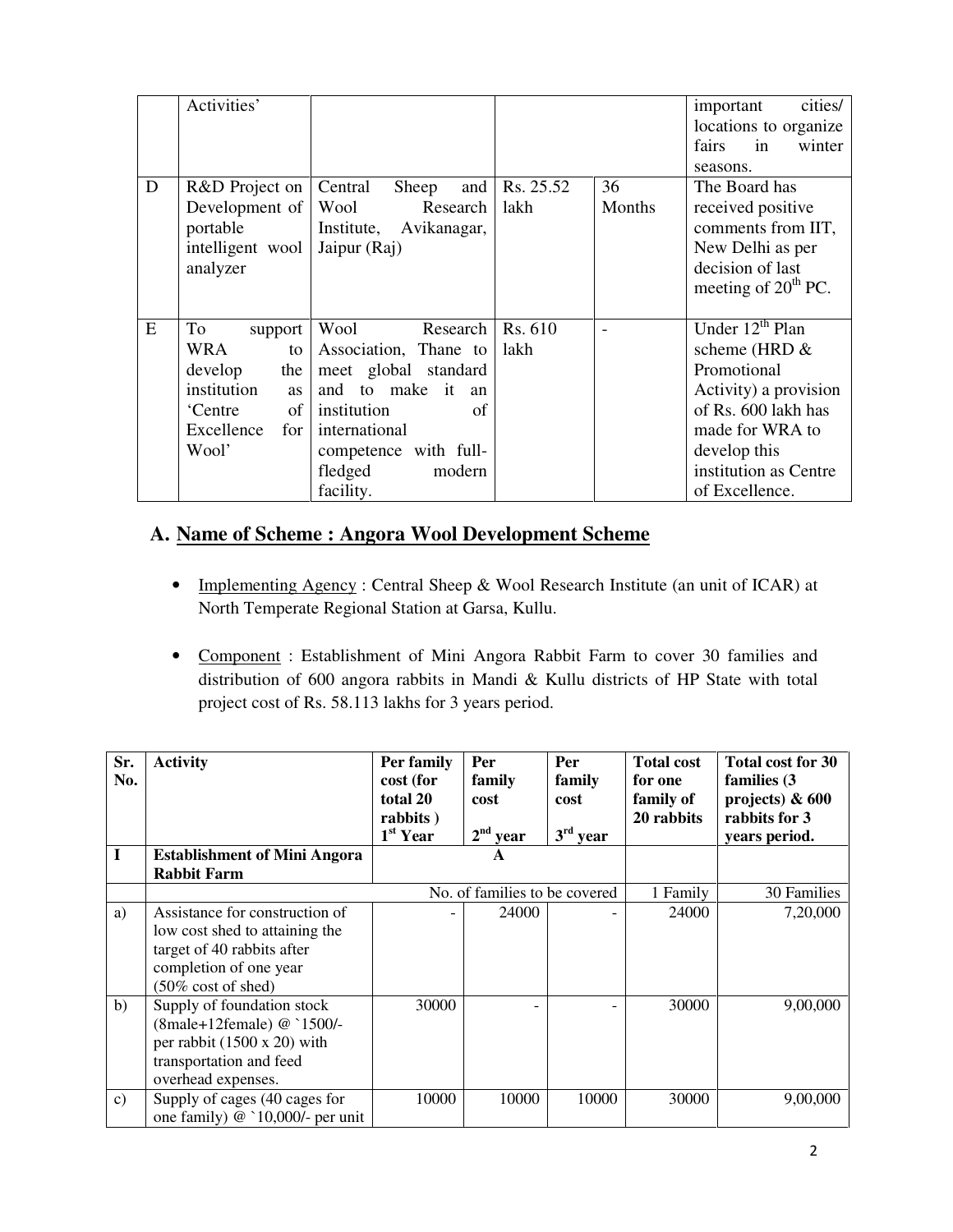| $\mathbf{d}$ | Supply of medical kit @ `1000/-<br>to each beneficiary                                                                                                                                                                                                                 | 1000   | 1000   | 1000   | 3000     | 90,000    |
|--------------|------------------------------------------------------------------------------------------------------------------------------------------------------------------------------------------------------------------------------------------------------------------------|--------|--------|--------|----------|-----------|
| e)           | Supply of feed (150gm / rabbit<br>/day for 20 rabbit for 365 days)<br>$20 \times 0.150 \times 365 = 10.95$ or say<br>11 Quintal @ `2200/- Quintal<br>per year with transportation<br>expenses                                                                          | 24200  | 24200  | 24200  | 72600    | 21,78,000 |
| f)           | Provision of charka (spinning<br>machine) & knitting machine<br>for spinning/consumption of<br>Angora wool at household level<br>by beneficiary `10,000/-                                                                                                              |        | 10000  |        | 10000    | 3,00,000  |
| g)           | Training of farmers (including<br>travelling, boarding, lodging,<br>training material, institutional<br>charges etc) `6500/-/unit                                                                                                                                      | 6500   |        |        | 6500     | 1,95,000  |
|              | Total $(a \text{ to } g)$                                                                                                                                                                                                                                              | 71,700 | 69,200 | 35,200 | 1,76,100 | 52,83,000 |
|              | Reimbursement of overhead<br>expenses to Implementing<br>Agency @ 10% of the total<br>project for Cost of survey,<br>registration of beneficiaries,<br>stationary, monitoring,<br>manpower, part time<br>veterinarian, POL and provision<br>for other miscll. expenses | 7170   | 6920   | 3520   | 17610    | 5,28,300  |
|              | Total $(a+b+c+d+e+g+h)$                                                                                                                                                                                                                                                | 78,870 | 76,120 | 38,720 | 1,93,710 | 58,11,300 |

 The Project Committee examined above project proposal and recommended to the Executive Committee for consideration and approval with total project cost of Rs. 58.113 lakh for three years including Rs. 23.661 lakh recommended for covering 30 families during current financial year 2013-14 in favour of CSWRI.

# **B. PROPOSAL FOR UPGRADATION OF KULLU LAB OF CWDB**

 The CWDB requested Wool Research Association, Thane to suggest latest testing equipments for upgradation of Wool Testing Centre of CWDB running at Kullu. Accordingly, scientist from WRA visited Kullu Laboratory on  $3<sup>rd</sup>$  June, 2013 and submitted a report on upgradation of laboratory of CWDB at Kullu and proposed list of following instruments for up-gradation of Board's laboratory at Kullu (H.P.) with total approx. cost of Rs. 31.50 lakh, as under :

| S.            | Description                               |                               |
|---------------|-------------------------------------------|-------------------------------|
| No.           |                                           | Approx. Cost<br>(Rs. in Lacs) |
|               | Conditioning chamber (Indigenous)         | 3.00                          |
| $\mathcal{D}$ | Air Flow Fibre Fineness Tester (Imported) | 8.00                          |
| 3             | Wrap Reel (Indigenous)                    | 0.40                          |

**Instruments/Facilities for up-gradation of Testing Laboratory of CWDB at Kullu**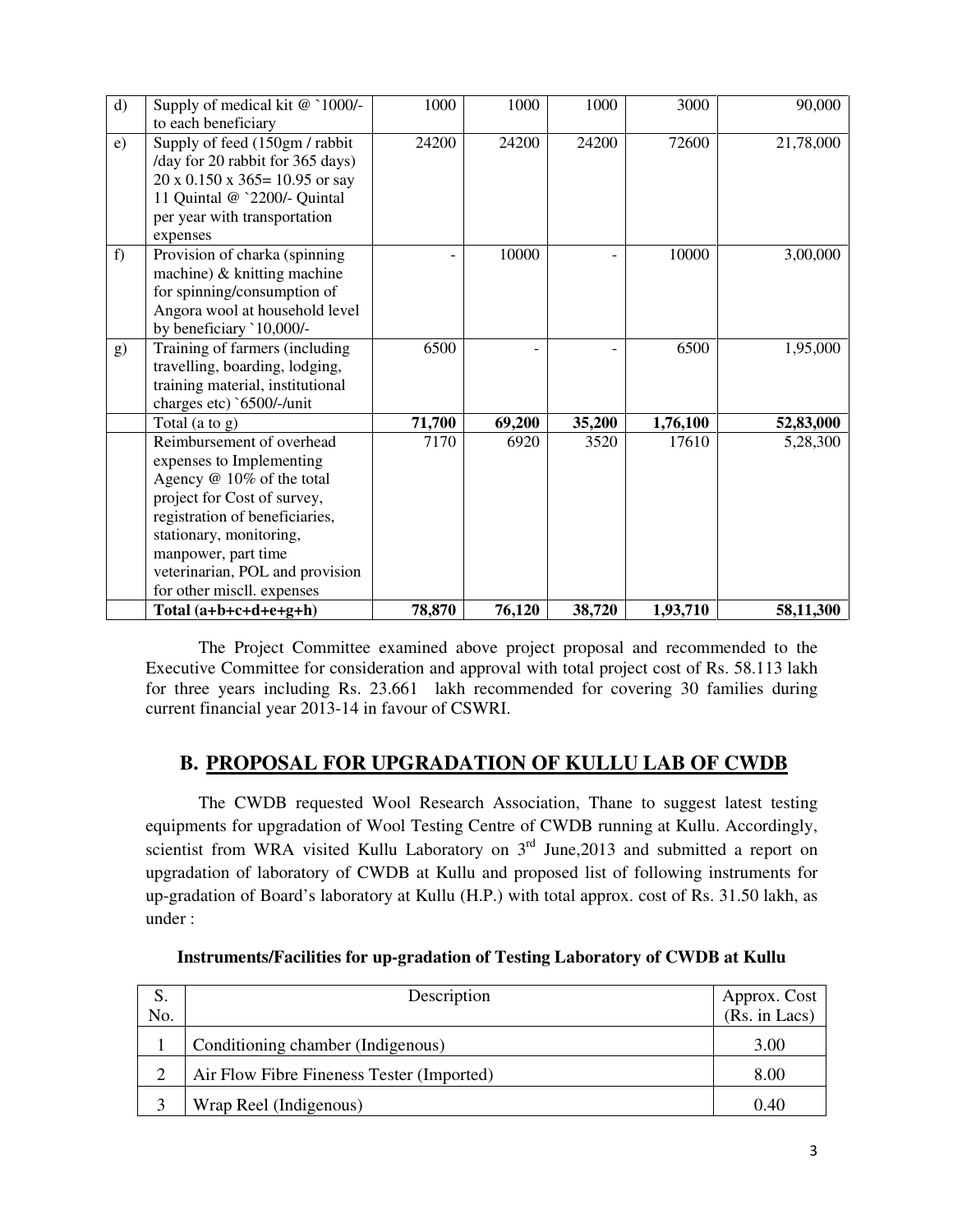| $\overline{4}$ | Raw wool scouring system (Indigenous)                                                                                                                       | 10.00 |
|----------------|-------------------------------------------------------------------------------------------------------------------------------------------------------------|-------|
| 5              | Muffle Furnace for determining Scouring Yield %                                                                                                             | 0.50  |
| 6              | Portable Spectrometer for Yellowness & Whiteness Index of wool<br>(Imported)                                                                                | 1.25  |
| 7              | Comb Sorter for Fibre Length Determination (Indigenous)                                                                                                     | 0.25  |
| 8              | Desiccator (Indigenous)                                                                                                                                     | 0.10  |
| 9              | Other laboratory instruments and accessories                                                                                                                | 2.00  |
| 10             | Precision Air Conditioning System for entire lab with ducting and<br>insulation work to maintain Standard Environmental Conditions<br>(Imported/Indigenous) | 6.00  |
|                | Total (Rs. in Lacs)                                                                                                                                         | 31.50 |

 The Project Committee recommended Rs. 31.50 lakh (approx.) for upgradation and strengthening Board's laboratory at Kullu.

### **C. Name of Scheme: Woollen Expos under HRD & Promotional Activities**

 The Board organizes some exhibition-cum-sale of woollen products (Expos) by hiring of stalls in reputed Melas/State Fairs; however, in few places the Board is organizing independent Woollen Expos exclusively for woollen items only in prescribed manner with maximum financial limit of Rs. 16 lakh for each Expo. The Board has invited project proposals by publishing advertisements in leading news papers at different important cities/ locations to organize fairs during winter seasons in collaboration with different Govt. & Non-govt. organizations. The Project Committee discussed all proposals received against publishing advertisement in news papers and recommended following proposals received only from Government Organizations for organizing Expos during winter season of FY 2013-14, as under:

| S  | Name of Implementing           | Type of expo      | Place      | Date/Period                       | Remarks                 |
|----|--------------------------------|-------------------|------------|-----------------------------------|-------------------------|
| N  | Agency                         | with cost         |            |                                   |                         |
| 1. | Gujarat Sheep and              | <b>Total Expo</b> | At         | $21^{\rm st}$ to 30 <sup>th</sup> | has organized<br>Agency |
|    | <b>Development Corporation</b> | 16.00 Lakhs       | Ahmedabad  | $Dec-2013$                        | last<br>year<br>expo    |
|    | Limited, Government of         |                   | Haat,      |                                   | satisfactory.           |
|    | Gujarat Gandhinagar            |                   | Vastrapur  |                                   |                         |
| 2. | H.P. State Cooperative         | Total Expo        | Chandigarh | $Dec-2013$                        | has organized<br>Agency |
|    | Wool Procurement &             | 16.00 Lakhs       |            |                                   | last<br>year<br>expo    |
|    | Marketing Fedration Ltd,       |                   |            |                                   | satisfactory.           |
|    | Govt. of H.P., Shimla-         |                   |            |                                   |                         |

**(a) By organizing independent Woolen Expo @ Rs. 16.00 Lakhs per Expo**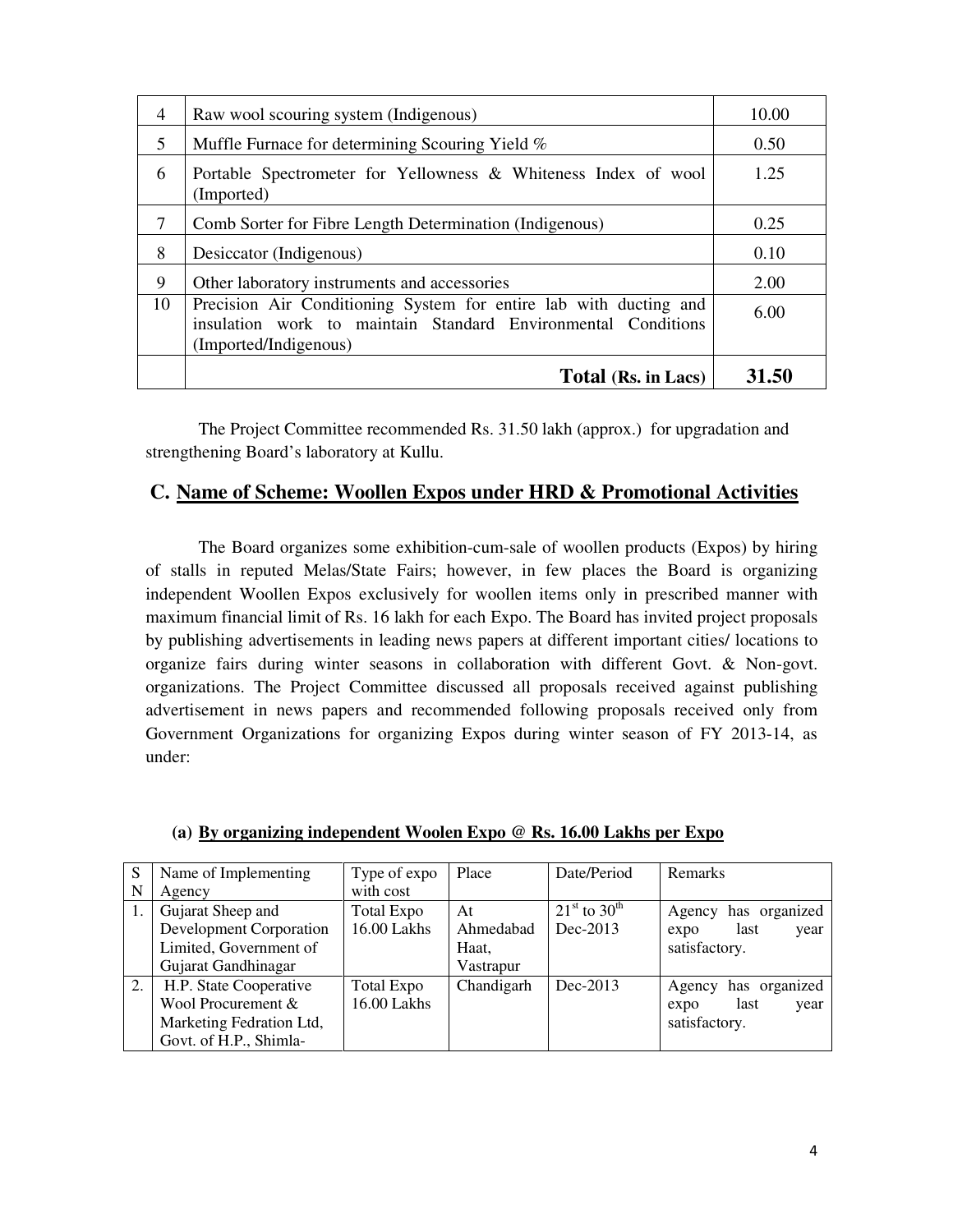| S         | Name of Implementing                                                                                                                                                     | Demand                                                                                                                                             | Place                                                           | Date/                                                    | Remarks                                                                                                                                                                |
|-----------|--------------------------------------------------------------------------------------------------------------------------------------------------------------------------|----------------------------------------------------------------------------------------------------------------------------------------------------|-----------------------------------------------------------------|----------------------------------------------------------|------------------------------------------------------------------------------------------------------------------------------------------------------------------------|
| ${\bf N}$ | Agency                                                                                                                                                                   | Amounts                                                                                                                                            |                                                                 | Period                                                   |                                                                                                                                                                        |
| 1.        | <b>West Zone Cultural</b><br>Centre, Ministry of<br>Cultural, Govt of India,<br>Bagore ki Haveli,<br>Udaipur. (Rajasthan)                                                | $\overline{50}$ Stalls on<br>hiring basis<br>@15,000/-Per<br>Stall)                                                                                | Shilgram,<br>Udaipur.                                           | 21-30<br>December-<br>ü2013<br>$(10 \text{ Days})$       | Agency has organized expo<br>last year satisfactory.                                                                                                                   |
| 2.        | Punyashlok Ahilyadevi<br>Maharasthra Mandhi Va<br>Sheli VIkas<br>Mahamandal Limited,<br>Gokhalenagar, Govt. of<br>Maharashtra, Pune-<br>411016 (Maharashtra)             | By hiring stalls<br>in Kisan Mela,<br>Pune with<br>maximum<br>financial<br>provision of<br>Rs. 15,000/-<br>per stall                               | Kisan-<br>2012, Agri<br>Trade Fair,<br>Pune                     | $13^{th}$ to $17^{th}$<br>Dec-2013<br>$(5 \text{ Days})$ | Agency has organized expo<br>last year satisfactory with<br>approved cost 12.27 lakhs<br>( $@$ 15000 per stall + S.T.<br>etc. this year demand cost<br>Rs. 16.97 lakhs |
| 3.        | <b>Udham Prothsan</b><br>Sansthan, District<br>Industrial Centre,<br>Govt. of Rajasthan<br>Jodhpur. (Rajasthan)                                                          | Proposed 100<br>Stalls on hiring<br>basis in reputed<br>fair                                                                                       | Rawan Ka<br>Chabutara,<br>Jadhpur                               | $3rd$ to $12th$<br>Jan -2013                             | Agency has organized expo<br>last year satisfactory.                                                                                                                   |
| 4.        | Office of the<br>Development<br>Commissioner<br>(handicraft), Ministry of<br>Textiles, New Delhi                                                                         | 27 Stalls on<br>hiring basis                                                                                                                       | Food Plaza,<br>Dilli Haat,<br>New Delhi                         | $20 - 30$<br>November-<br>2013                           | Stall charges not mentioned                                                                                                                                            |
| 5.        | District Industrial<br>Centre, Udham Prothsan<br>Sansthan, Govt. of Raj.,<br>Pali<br>(Rajasthan)                                                                         | 50 Stalls on<br>hiring basis<br>@ Rs. 14,000/-<br>Per Stall                                                                                        | Pali                                                            | $16^{th}$ -25 <sup>th</sup><br>Jan-2014                  | Agency has organized expo<br>last year satisfactory.                                                                                                                   |
| 6.        | The National Small<br><b>Industries Corporation</b><br>Ltd (A Government of<br>India Enterprise) "NSCE<br>Bhawan" Okhla<br><b>Industrial Estate, New</b><br>Delhi-110020 | Rent of 25<br>Stall Rs.<br>10500/- per<br>Sqmt of 6 sqm<br>each + S.T. $&$<br>Directory<br>Charge 500/-<br>each Stall Total<br>amount<br>1797872/- | Pragati<br>Maidan,<br>New Delhi<br>"Techmart<br>India-<br>2013" | $14-27$<br>November-<br>2013                             | Boards grants<br>expo<br>to<br>NSIC every year                                                                                                                         |
| 7.        | Prasad Loayokar,<br>Director, Art and<br>Culture, Directorate of<br>Art of Culture, Govt. of<br>Goa, Panaji, Goa                                                         | 50 Stalls on<br>hiring basis @<br>10,000/- per<br><b>Stall</b>                                                                                     | 15 <sup>th</sup><br>Lokotsav-<br>2014                           | $10^{th}$ to $19^{th}$<br>January-<br>2014               | Agency has organized expo<br>2011-12<br>the<br>in<br>year<br>satisfactory.                                                                                             |
| 8         | <b>District Industries</b><br>Centre, Govt. of<br>Rajasthan, Tonk district,<br>Raj.                                                                                      | 25 stalls on<br>hiring basis                                                                                                                       | <b>Banas</b><br>Udyog<br><b>Mela 2013</b>                       | December,<br>2013                                        | Proposal received form new<br>and<br>Namda<br>area<br>manufacturing<br>of<br>areas<br>Rajasthan.                                                                       |

#### **(b ) By hiring Stalls in reputed Exhibition (Hire Stall in reputed fairs)**

### **D. R&D Project on 'Development of portable intelligent wool analyzer'**

Name of IA : Central Sheep and Wool Research Institute, Avikanagar, Jaipur (Raj)